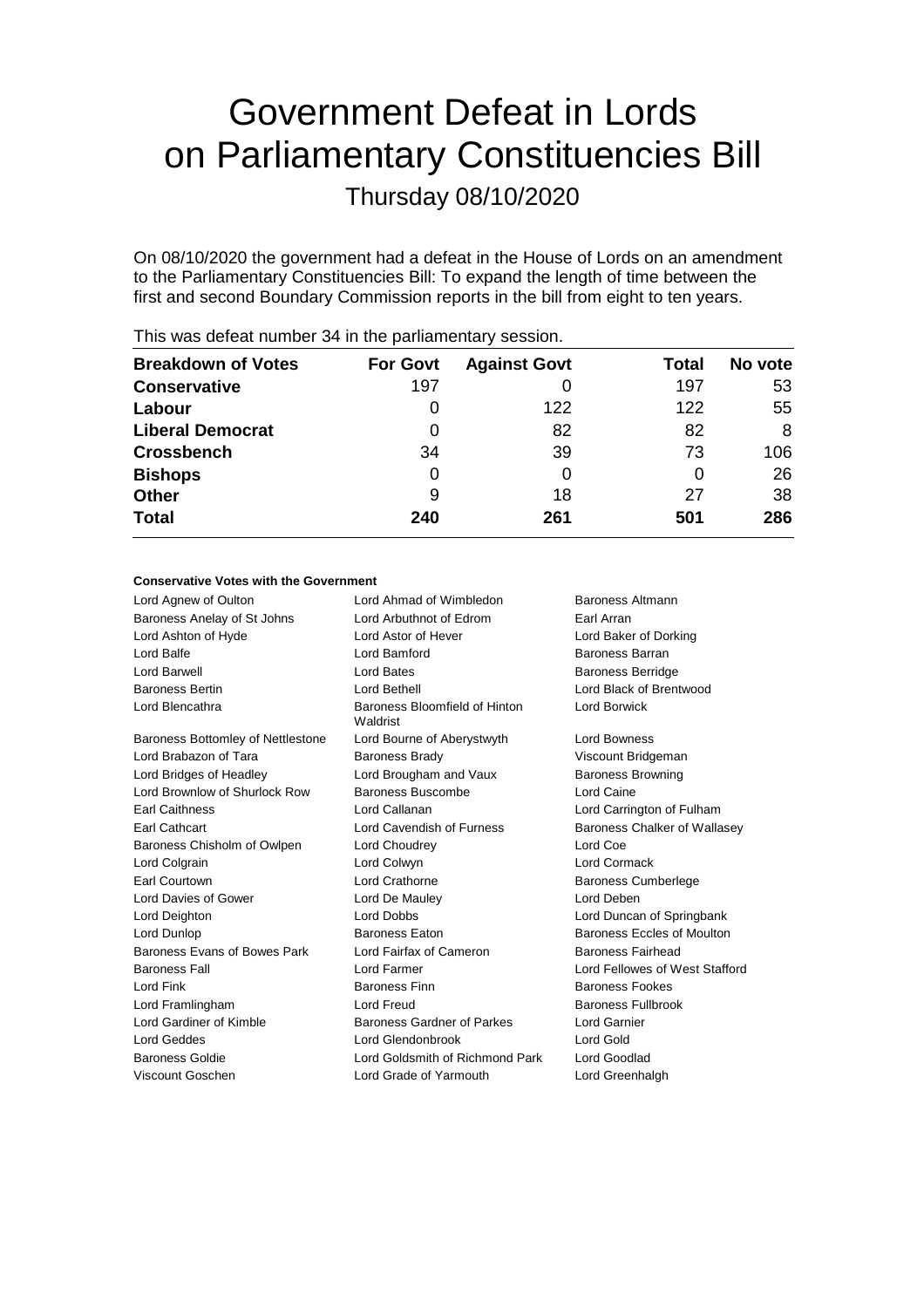Viscount Hailsham Lord Haselhurst Lord Hayward Baroness Helic Lord Henley Lord Herbert of South Downs Baroness Hodgson of Abinger Lord Hodgson of Astley Abbotts Baroness Hooper Lord Horam Lord Howard of Lympne Lord Howard of Rising Earl Howe Lord Howell of Guildford Cord Hunt of Wirral<br>
Baroness Jenkin of Kennington Lord Jopling Cord Lord Keen of Elie Baroness Jenkin of Kennington Lord Jopling Lord Keen of Elie Lord King of Bridgwater Lord Kirkhope of Harrogate Lord Lang of Monkton Lord Lansley Lord Leigh of Hurley Lord Lexden Lord Lilley Earl Lindsay Lord Lingfield Earl Liverpool **Lord Livingston of Parkhead** Marquess of Lothian Lord Lucas Lord Mackay of Clashfern Lord Mancroft Baroness Manzoor Lord Marland Lord Marlesford Lord McColl of Dulwich Baroness McGregor-Smith Lord McInnes of Kilwinning Baroness McIntosh of Pickering Lord McLoughlin Baroness Meyer Baroness Mone Duke of Montrose Baroness Morgan of Cotes Baroness Morris of Bolton **Baroness Morrissey Lord Moylan** Lord Moynihan **Lord Nash Baroness Neville-Jones** Lord Nash Baroness Neville-Jones Baroness Noakes Lord Norton of Louth Lord O'Shaughnessy Lord Parkinson of Whitley Bay **Lord Patten Baroness Penn** Lord Pickles **Baroness Pidding Lord Polak** Lord Porter of Spalding Lord Rana Lord Randall of Uxbridge Baroness Rawlings **Lord Reay Lord Reay Baroness Redfern** Lord Renfrew of Kaimsthorn Lord Ribeiro Lord Risby Lord Robathan Baroness Rock Lord Rose of Monewden Lord Saatchi Baroness Sanderson of Welton Lord Sarfraz Lord Sassoon **Baroness Sater** Baroness Sater Baroness Scott of Bybrook Lord Selkirk of Douglas Baroness Shackleton of Belgravia Lord Sheikh Lord Sherbourne of Didsbury Earl Shrewsbury Lord Smith of Hindhead Baroness Stedman-Scott Lord Sterling of Plaistow Lord Strathclyde Baroness Sugg **Lord Suri Lord Suri Lord Taylor of Holbeach** Lord Trefgarne Viscount Trenchard Lord Trimble Lord True Lord Tugendhat Lord Vaizey of Didcot Baroness Vere of Norbiton Lord Wakeham Baroness Warsi Lord Wei Lord Wharton of Yarm Lord Whitby Baroness Wilcox Lord Willetts Baroness Williams of Trafford Lord Wolfson of Aspley Guise Baroness Wyld Lord Young of Cookham

Lord Griffiths of Fforestfach Lord Grimstone of Boscobel Lord Hague of Richmond Lord Young of Graffham Viscount Younger of Leckie

Baroness Neville-Rolfe **Baroness Newlove** Baroness Newlove **Baroness Nicholson of Winterbourne** 

#### **Conservative Votes against the Government**

### **Labour Votes with the Government**

#### **Labour Votes against the Government**

Lord Anderson of Swansea Baroness Andrews Baroness Andrews Lord Bach Lord Bassam of Brighton Lord Beecham Lord Berkeley Baroness Blower **Lord Blunkett** Lord Boateng Lord Boateng Lord Bradley Lord Bragg Lord Brooke of Alverthorpe Baroness Bryan of Partick Baroness Chakrabarti Viscount Chandos Baroness Clark of Kilwinning Baroness Cohen of Pimlico Lord Collins of Highbury Baroness Corston Baroness Crawley Lord Cunningham of Felling Lord Davidson of Glen Clova **Lord Davies of Oldham** Baroness Donaghy Lord Donoughue **Baroness Drake** Lord Dubs Lord Elder Lord Faulkner of Worcester Lord Filkin

Lord Adonis Lord Allen of Kensington Lord Alli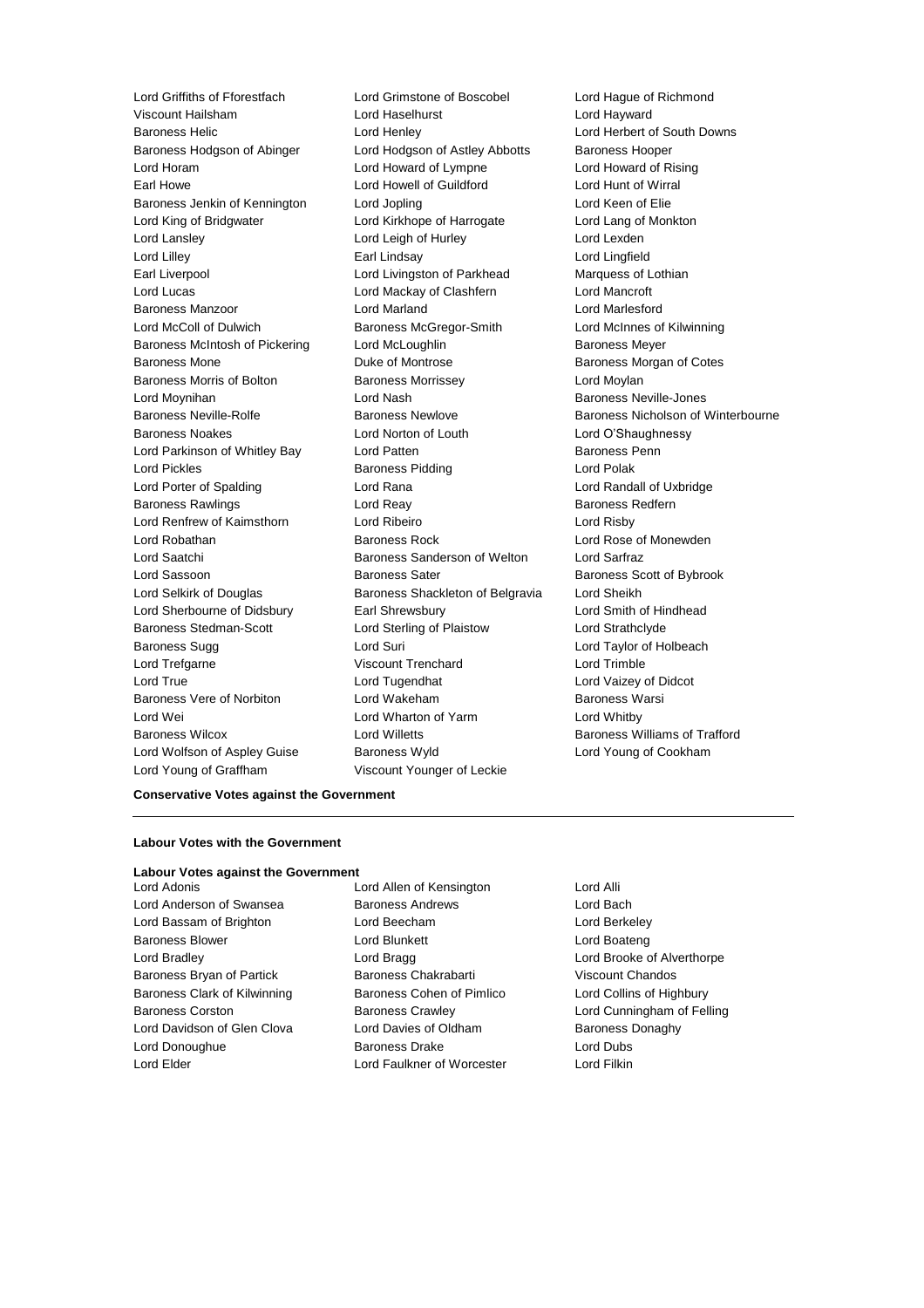Lord Foulkes of Cumnock and Baroness Gale Cord Giddens<br>
Baroness Golding Cord Coldsmith Cord Goldsmith Charoness Goudie Baroness Golding Lord Grantchester Lord Griffiths of Burry Port Lord Grocott Lord Hain **Markor Communist Constructs** Viscount Hanworth **Lord Harris of Haringey** Lord Haskel **Lord Haworth Baroness Hayman of Ullock** Baroness Hayter of Kentish Town Baroness Healy of Primrose Hill Baroness Henig Baroness Hilton of Eggardon Lord Howarth of Newport Lord Hunt of Kings Heath Lord Hutton of Furness **Lord Jones** Lord Hutton of Furness Jones **Baroness** Jones of Whitchurch Lord Jordan **Lord Judd** Baroness Kennedy of The Shaws Lord Kennedy of Southwark Lord Kestenbaum Lord Knight of Weymouth Lord Layard **Lord Lennie** Lord Lennie **Lord Levy** Baroness Liddell of Coatdyke Lord Liddle Lord Linsey Lord MacKenzie of Culkein **Baroness Mallalieu** Baroness Massey of Darwen Lord Maxton Lord McAvoy Lord McConnell of Glenscorrodale Baroness McDonagh Baroness McIntosh of Hudnall Lord McKenzie of Luton Lord McNicol of West Kilbride Lord Mendelsohn Lord Mitchell Lord Monks Baroness Morris of Yardley Lord Morris of Aberavon Lord Murphy of Torfaen **Baroness Nye** Baroness Osamor Lord Prescott Baroness Primarolo Baroness Prosser Baroness Quin **Baroness Ramsay of Cartvale** Lord Reid of Cardowan Lord Robertson of Port Ellen Lord Rooker Lord Rosser Lord Rowlands **Baroness Royall of Blaisdon** Baroness Sherlock Lord Sikka **Baroness Smith of Gilmorehill** Baroness Smith of Basildon Lord Snape Lord Stevenson of Balmacara Baroness Taylor of Bolton Baroness Thornton **Lord Touhig** Lord Touhig Lord Triesman Lord Tunnicliffe **Lord Turnberg** Lord Turnberg Baroness Warwick of Undercliffe Lord Watson of Invergowrie Lord Watts Lord West of Spithead Baroness Wheeler **Baroness Whitaker** Lord Whitty Baroness Wilcox of Newport Lord Winston Lord Wood of Anfield Baroness Young of Old Scone Lord Young of Norwood Green

#### **Liberal Democrat Votes with the Government**

#### **Liberal Democrat Votes against the Government**

| Lord Addington                                | Lord Alderdice                      | Lord Allan of Hallam           |  |
|-----------------------------------------------|-------------------------------------|--------------------------------|--|
| Baroness Bakewell of Hardington<br>Mandeville | <b>Baroness Barker</b>              | Lord Beith                     |  |
| Baroness Benjamin                             | Baroness Bonham-Carter of Yarnbury  | Baroness Bowles of Berkhamsted |  |
| Lord Bradshaw                                 | <b>Baroness Brinton</b>             | Lord Bruce of Bennachie        |  |
| Lord Burnett                                  | Baroness Burt of Solihull           | Lord Campbell of Pittenweem    |  |
| Lord Chidgey                                  | Lord Clement-Jones                  | Lord Dholakia                  |  |
| <b>Baroness Doocey</b>                        | <b>Baroness Featherstone</b>        | Lord Foster of Bath            |  |
| Lord Fox                                      | Baroness Garden of Frognal          | Lord German                    |  |
| Earl Glasgow                                  | Lord Goddard of Stockport           | Lord Greaves                   |  |
| <b>Baroness Grender</b>                       | <b>Baroness Hamwee</b>              | Baroness Harris of Richmond    |  |
| <b>Baroness Humphreys</b>                     | Lord Hussain                        | Baroness Hussein-Ece           |  |
| Baroness Janke                                | <b>Baroness Jolly</b>               | Lord Jones of Cheltenham       |  |
| <b>Baroness Kramer</b>                        | Lord Lee of Trafford                | <b>Baroness Ludford</b>        |  |
| Lord McNally                                  | Baroness Miller of Chilthorne Domer | Lord Newby                     |  |
| <b>Baroness Northover</b>                     | <b>Lord Oates</b>                   | Lord Paddick                   |  |
| Lord Palmer of Childs Hill                    | <b>Baroness Parminter</b>           | <b>Baroness Pinnock</b>        |  |
| Lord Purvis of Tweed                          | Baroness Randerson                  | Lord Razzall                   |  |
| Lord Redesdale                                | Lord Rennard                        | Lord Roberts of Llandudno      |  |
| Baroness Scott of Needham Market              | Lord Scriven                        | Lord Sharkey                   |  |
| <b>Baroness Sheehan</b>                       | Lord Shipley                        | Lord Shutt of Greetland        |  |
| Baroness Smith of Newnham                     | Lord Stephen                        | Lord Stoneham of Droxford      |  |